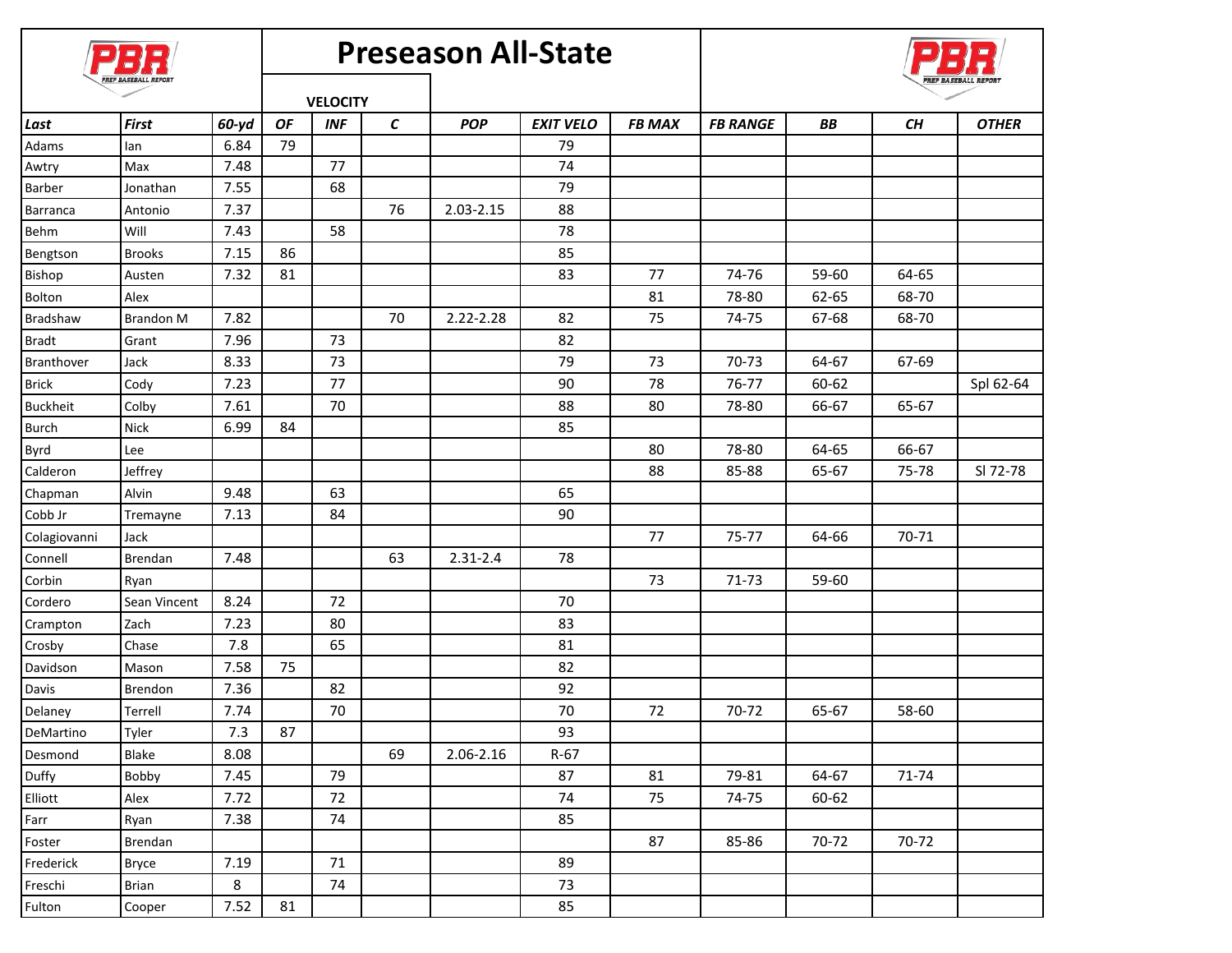|            | PREP BASEBALL REPORT |       |                 |            | <b>Preseason All-State</b> |               |                  |               |                 |       |       |              |  |
|------------|----------------------|-------|-----------------|------------|----------------------------|---------------|------------------|---------------|-----------------|-------|-------|--------------|--|
|            |                      |       | <b>VELOCITY</b> |            |                            |               |                  |               |                 |       |       |              |  |
| Last       | <b>First</b>         | 60-yd | OF              | <b>INF</b> | $\mathsf{C}\phantom{0}$    | <b>POP</b>    | <b>EXIT VELO</b> | <b>FB MAX</b> | <b>FB RANGE</b> | ВB    | CН    | <b>OTHER</b> |  |
| Galant     | John                 | 7.23  |                 | 79         |                            |               | 79               |               |                 |       |       |              |  |
| Garnett    | Travis               |       |                 |            |                            |               |                  | 81            | 78-79           | 64-66 | 67-68 |              |  |
| Gay        | Lane                 | 7.39  |                 |            | 73                         | $2.0 - 2.11$  | 89               |               |                 |       |       |              |  |
| Hafer      | Charles              | 7.09  |                 |            | 70                         | 2.03-2.19     | 91               |               |                 |       |       |              |  |
| Halla      | Jackson              | 7.22  |                 |            | 70                         | 2.06-2.16     | 81               |               |                 |       |       |              |  |
| Hargus     | Tyler                | 7.49  |                 |            | 74                         | 2.07-2.19     | 82               |               |                 |       |       |              |  |
| Heiges     | Brady                | 7.53  |                 |            | 67                         | 2.38-2.47     | 71               |               |                 |       |       |              |  |
| Helsing    | Nathaniel            | 7.12  |                 |            | 72                         | 2.15-2.29     | 79               |               |                 |       |       |              |  |
| Irwin      | William              |       |                 |            |                            |               |                  | 74            | 72-74           | 58-60 | 64-66 |              |  |
| Jamison    | Corey                | 7.44  |                 |            | 71                         | 2.15-2.19     | 82               |               |                 |       |       |              |  |
| Janis      | Michael              | 6.86  | 81              |            |                            |               | 78               |               |                 |       |       |              |  |
| Jurney     | Robert               |       |                 |            |                            |               |                  | 76            | 73-76           | 66-69 | 66-67 |              |  |
| Kampes     | Johnny               | 7.09  |                 |            | 75                         | $1.82 - 1.91$ | 96               |               |                 |       |       |              |  |
| Knoble     | Colton               | 7.42  |                 | 71         |                            |               | 88               | 87            | 84-86           | 70-72 | 75-76 |              |  |
| Leach      | Tyler                | 7.86  |                 |            | 75                         | 2.02-2.05     | 88               |               |                 |       |       |              |  |
| Leard      | Connor               | 7.55  | 73              |            |                            |               | 78               |               |                 |       |       |              |  |
| Leslie     | <b>Bryce</b>         | 7.79  | 73              |            |                            |               | 79               |               |                 |       |       |              |  |
| Lewis      | Grayson              | 7.83  |                 | 74         |                            |               | 79               |               |                 |       |       |              |  |
| Lewis      | Evan                 |       |                 |            |                            |               |                  | 84            | 83-84           | 69-70 | 74-75 |              |  |
| Lewis      | Tommy                | 7.35  |                 | 75         |                            |               | 78               | 81            | 78-81           | 68-70 |       |              |  |
| Looney     | Justin               | 7.15  |                 |            | 79                         | $1.91 - 1.99$ | 98               |               |                 |       |       |              |  |
| Maggay     | GT                   | 7.59  |                 |            | 67                         | 2.08-2.22     | 86               |               |                 |       |       |              |  |
| Malone     | <b>Nick</b>          | 8.1   |                 |            | 70                         | 2.25-2.35     | 76               | 73            | 69-71           | 58-60 | 61-64 |              |  |
| Marley     | Nick                 | 7.38  |                 | 78         |                            |               | 89               | 76            | 75-76           | 63-64 | 64-65 |              |  |
| Marshall   | Casey                | 7.77  |                 | 76         |                            |               | 81               |               |                 |       |       |              |  |
| Maske      | Jake                 | 7.58  | 78              |            |                            |               | 77               |               |                 |       |       |              |  |
| McCormick  | Ethan                | 7.17  |                 | 78         |                            |               | 83               | 83            | 79-82           | 68-69 | 73-74 |              |  |
| Mcilhenney | Garrett              | 6.95  | 78              |            |                            |               | 84               |               |                 |       |       |              |  |
| McManus    | Derek                | 7.51  | 72              |            |                            |               | 84               |               |                 |       |       |              |  |
| Merchant   | Sam                  | 7.51  |                 |            | 70                         | 2.07-2.18     | 82               |               |                 |       |       |              |  |
| Merrill    | Joey                 | 7.51  |                 | 71         |                            |               | 77               | 75            | 72-75           | 60-63 | 66-69 |              |  |
| Miller     | Nicholas             | 7.52  |                 | $70\,$     |                            |               | 79               |               |                 |       |       |              |  |
| Moylan     | Joshua               | 7.49  |                 | 76         |                            |               | 95               |               |                 |       |       |              |  |
| Murray Jr  | Aaron                | 7.34  |                 | 74         |                            |               | 81               |               |                 |       |       |              |  |
| Nardi      | Ben                  | 7.2   | 75              |            |                            |               | 86               |               |                 |       |       |              |  |
| Natividad  | Aivis                | 7.3   | 69              |            |                            |               | 84               |               |                 |       |       |              |  |